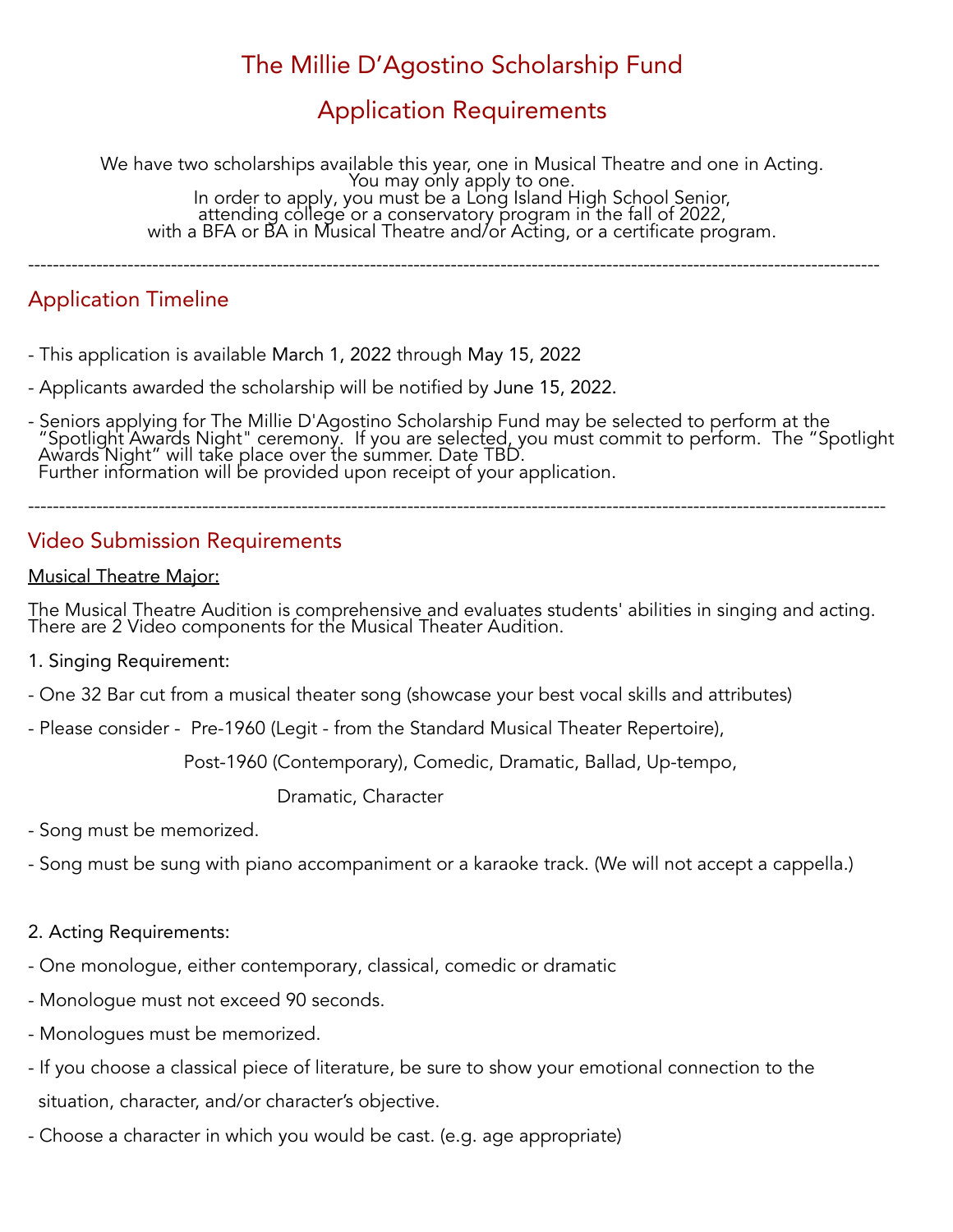### Acting Major:

The Acting Audition is comprehensive and evaluates students abilities to connect to the material, physically and emotionally. There are 2 Video components for the Acting Audition.

-------------------------------------------------------------------------------------------------------------------------------------------

- 1. Acting Requirements:
- One monologue, either contemporary, classical, comedic or dramatic
- Monologue must not exceed 90 seconds.
- Monologue must be memorized.
- If you choose a classical piece of literature, be sure to show your emotional connection to the situation, character, and/or character's objective.
- Choose a character in which you would be cast. (e.g. age appropriate)

### 2. Video Interview:

Please videotape yourself responding to the following prompt question:

Theater is a professional vocation that celebrates collaboration at its core. Who (an individual or group) serves as the catalyst to the pursuit of your professional theatre training and why? Describe one person, one group, or one organization that inspires you and explain in detail why "they" inspire you.

-------------------------------------------------------------------------------------------------------------------------------------------

- Must not exceed 90 seconds in length.
- Must be memorized, however; your presentation should be conversational.
- Please speak directly to the camera for the video interview.

### Directions for Video Submissions:

All video submissions should be uploaded to the application form.

Please slate the following at the beginning of each video:

- Full Name
- High School
- Acting or Musical Theatre Scholarship
- Song & Composer or Character, Play & Playwright

Please label your video files in the following format. Refer to the example below.

- First Initial of first name
- Last Name
- Year: 2022
- Song Title, Monologue Title, Prompt Question
- e.g. JSmith2022 -SongAllTheWastedTime, JSmith2022-MonologueShakespeare
- Use an iPhone or a Smartphone
- Be well lit. Using a ring light is best.
- Do not look directly into the camera when singing and/or presenting your monologue; however,